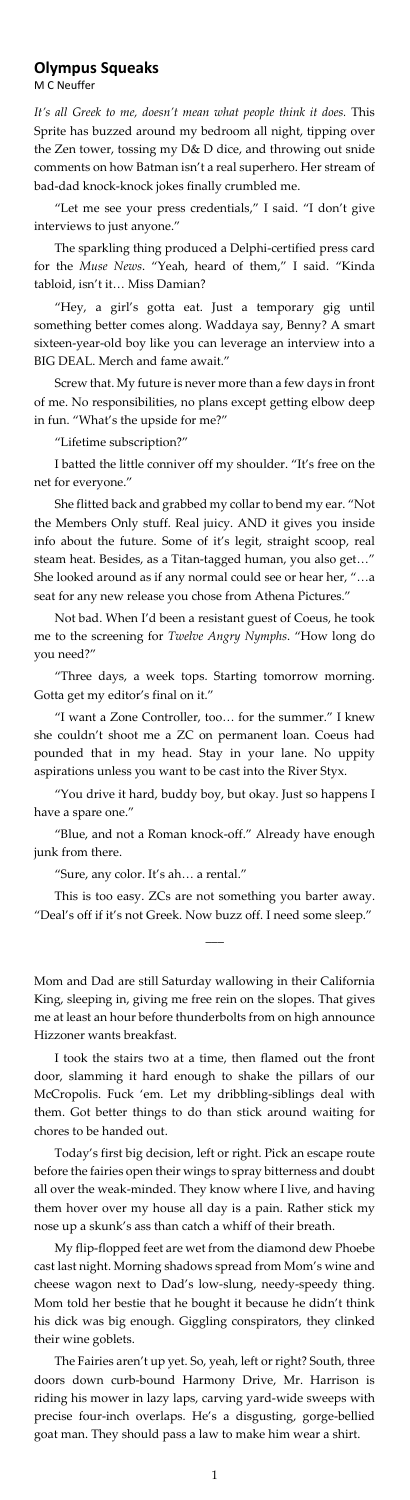North is Ms. Frieda's house. Her husband's a dead warrior, a captain killed in one of those countries that end in stan. He's not cast a shadow for a couple of years now.

Never seen that yellow Hummer parked in her driveway before, one of the big rigs, its ass hanging over the sidewalk. Another short pecker, I bet. The wives of Harmony Drive give her the glare-stare when she ponytail jogs around the neighborhood with her mongrel dog. Gotta admire those Lululemon strides, coming and going.

Damian's buzz sounded a second before she collided with my head, grabbing a fistful of hair to arrest her landing. She leaned over my forehead, big-eyed face upside down two inches from mine.

"Howza my new best buddy today?"

I swatted and missed. "Thought you weren't gonna make it," I said. When I woke up this morning, I prayed she wouldn't or that her editor had better sense than to let me have a ZC. "You got it?"

"Yep. Here you go."

The controller materialized in my right hand. Nice fit. The buttons are right under my fingertips, and the thumb ball is just a witch-twitch away. Sweet. I didn't care much about the promised subscription or the theater ticket since I'd need a Titan to take me there. If this ZC is the real deal, my summer's gonna be awesome. "Hey, the red button's missing. The one Coeus let me use had a red button."

"You kidding me? You want a red button? Why not wish for Zeus's harem? Only gods get the red button." She grabbed my ear and swung down, landing on my shoulder. "You ready to start? I've got an early press time and can't wait around all day."

"Climb aboard," I said.

"You're gonna feel a little pressure," she warned.

It felt like she was squeezing a zucchini into my head. With a final push and pop, she was inside. Her voice echoed.

> *Lots of room in here. Okay, I'm ready. Go on with your day and pretend I'm not even here.*

I wish-tossed the controller into the bag I keep just to the left of reality, then let my mind idle so she could pick through my files.

The Titans swooped down and abducted me when I was fifteen. They bent my brain so I could see Fury Fairies and gave

me some talents and senses they said would come in handy in keeping their world and ours at arm's length. My Titan mentor, Coeus, told me to consider those abilities as Fairy repellant. Fucking liar.

*Can I use that?*

*Yeah, you can quote me. He knows what I think of him. You sure you want to hear all this old news? Yep, raw like that. Gives it punch for the readers.*

Since my release, Coeus has been sort of my handler, the kind spies have. There are twelve original Titans, and I guess that means eleven others like me are out there, keeping the edges from curling up, tacking human perception solidly against the underlying tapestry of Olympians, Titans, Nymphs, Fairies, Sprites, and all the other half-breed creeps behind the veil of misty mystery.

> *Hey, some of those half-breeds are my friends. You said you wanted raw. Either leave or shut up. I don't need your mouth running. It throws me off. Now, where was I?*

I wasn't missed all those months I was with Coeus. For Titans, time is a cloud, not the one-way stream that traps mortals inside its banks like bumper guards at the bowling alley. They're above all that. Way above, or it may be way out. Doesn't matter.

He instructed me on the finer points of wine pouring. For Coeus, everything from physics to medicine to the nature of all things can be learned through wine pouring. But he didn't give me those lessons. Instead, he taught me how to screw with the Fairies. He's supposed to be the god of wisdom and shit, but I wasn't impressed. Mr. Johnson, my tenth-grade chemistry teacher, seems just as with it as far as that goes and way cooler to boot. I found a baggie of weed in his desk when I was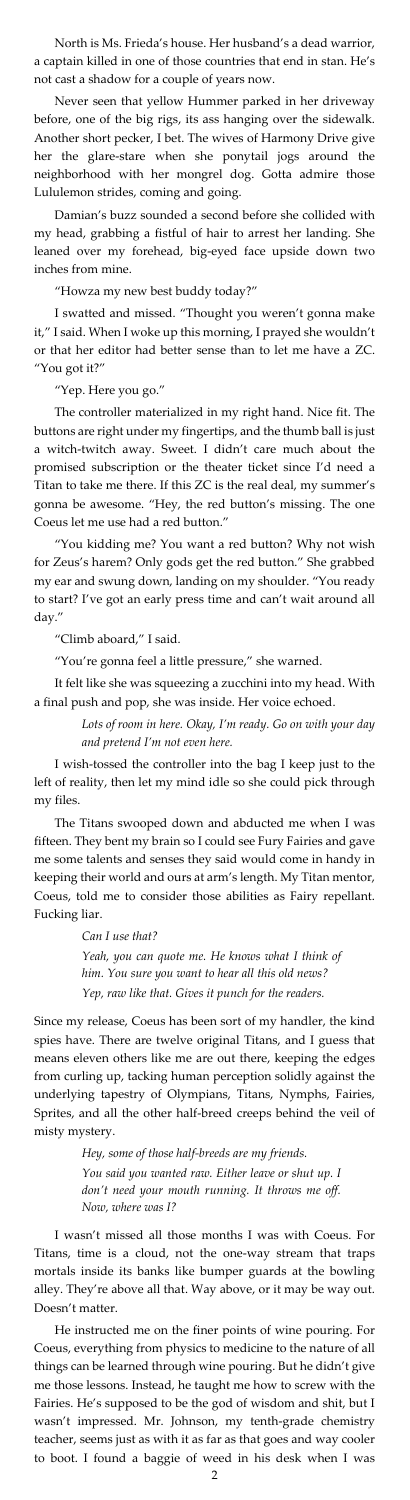supposed to be sweeping classrooms after hours as a part-time student job. Righteous stuff. Blew my head off.

Fairies are not the Peter Pan, garden variety type, all longlegged and gossamer winged. Oh, no. They're vicious, darksoul little shits, with more teeth and claws than brains, the source of chaos in this world. Pandora's vindictive children. You need to get up early to beat them to the punch. Otherwise, they'll scratch the hell out of your brain until sundown. That's what it's been for me since I'm dead or close enough until my contract is up. The difference doesn't matter when you're in the zone, late of Tannersville, New Jersey, where I walk through, but not in.

My musing fractures like sugar glass when Quentin runs up in his chariot, honking a custom horn that sounds like the Titanic coming into port.

"Hey Benny, you ready to reap and sow?"

Reap and sow is Quint-Squint's tagline for adventure. He doesn't understand the reference, just likes the way it rolls off his tongue. My best friend is a bit blimpy-wimpy and needs to wear bigger tee shirts, so it doesn't take much to fall into the adventure category. I lean that way too, not interested in contact sports except the kind Frieda schooled me in last summer.

Quint leans over to open the passenger door for me. He points at the left side of his head, pure shaved, a big grin plastered under his big nose. Bet that drove his mom ballistic. His dad probably just grunted. The handle on the passenger side door is gone. There's lots of things missing from his old Toyota, no radio, no back seat, but a ride is a ride. Inside it smells like rancid French fries. "Pool," I say.

For demi-petty wannabe teen gods, summer begins on the first hot day of May, a jailbreak until September when the net catches us, tossing the whole lot back into high school to finish our sentence. We're lotus eaters, lolling around like seals at the William's Street Community Center. The local Aphrodite holds court there under the lifeguard umbrella in her red one-piece with the white cross stretched over her left boob like a bombing target. Even the streak of silver-paste zinc ointment on her nose doesn't break the spell. She's an older woman, a college junior blasting her siren song. It's like watching porn when she's up there, slathering on the Coppertone.

"Too early," Quint says before whipping his four-banger asthmatic steed east toward the beach. Skaters congregate there before the crowds choke up the boardwalk and smush ice cream in their faces, not caring where they walk. Quint's not a skater, and neither am I. Tried it once and got knee scabs for life. Our lure is the air-conditioned gaming dens strung along the same concrete promenade the boarders use to show off their painted planks, smooth moves, and attitudes.



Three boarders sweep by, wheels grinding like pepper mills. Broken-hearted, Quint laced his fingers through the steel dropdown grate. "Awe crap, Big Bob's closed."

"There's always Fancy Nancy's." He's gonna bitch about that. The games there are for girls, but a few are okay, and the girls wiggle their asses when they play.

Quint's face bunched. "Nancy's is a mile down."

"It's not that far. We can catch the golly-trolley when it loops back."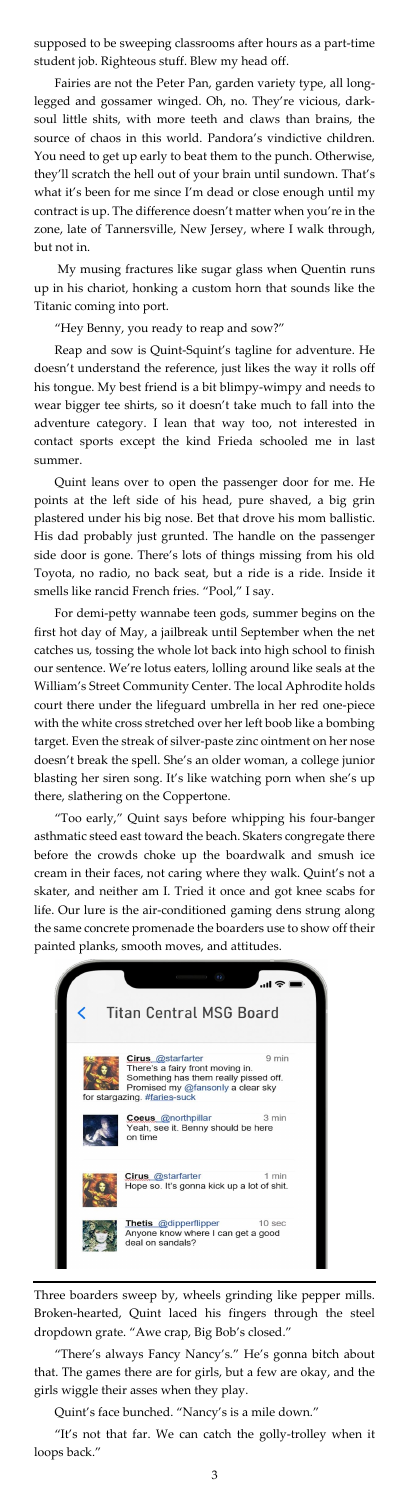He looked at his phone, shoved it in my face, showing me the time, huffing, "Not running yet."

"We can stop halfway. I'll buy slushies. Grape ones."

Quint's pigeon-toed, so walking isn't tops on his snappyhappy list, but he's addicted to grape slushies. Won't need to bring out my joystick. I can use that to prod people but not get them to do anything they wouldn't ordinarily do. You need a red button for that.

> *What do you see in that freak? Quentin? He's been my buddy since third grade. You could do better. Shut the fuck up, butt face. I'm finding a lot of dusty junk in here. What's with the pile of old candy wrappers? Leave my shit alone.*

Quint's got his shades drawn, sucking down a grapey while trying to look cool for the girl wheelers. They've got legs way out of his league, but he gets a few smiles on the bench. A creepy feeling runs up the back of my neck. Across the boardwalk, an attendant at a tee shirt stand is waving his attention flag. Coeus looks like a homeless eighty-year-old muscle beach reject. I give Quint the old *I'm gonna check it out*  signal. He shrugs and keeps slurping.

"Whatcha doin, old man?"

"Watch your mouth, boy, or I'll fade you into a stuffed elephant on the Midway. Who's your rider?"

"Damian from *Muse News*."

*Hey, Coeus. Portend much?*

"Keep that Sprite out of my hair. We have a problem."

I hate it when he says we. It means I'm gonna be busting my ass while he takes some shade. "What?"

"Fairy front's moving in. Big one. Going to hit this beach in," he checks his non-existent watch, "thirty minutes."

"What's their buzz?"

"Don't know, but it looks bad. Could mess things up for the whole summer."

"And as usual, you Titans are just going to sit back and watch it happen."

He gave me a practiced pained look, his bushy eyebrows turning inward. "You know Zeus would clobber us if we did. Those are his fairies." He steps to the middle of the boardwalk,

waving his banner, bellowing, "Teeeee Shirts, Teeeee Shirts. Get 'em here, Teeeee shirts."

I snatched my controller and called up a scanner. Sure enough, a ball of those beasties is headed straight for us. Looks like Quint is going to be on his own today. I did a quick catalog check on Greekapedia to see what fairies hate the most. Okay, bottle-fly bombs are the weapon de jour.

Nothing but dropping and running for me. I rolled my neck and shoulders, then did a few deep knee bends. The controller will help, but if I could skate, it would be easier. My first drop is in the trash can next to Quint's bench. Beginning at the boardwalk midpoint, I'll have to double back to cover it all.



An angry Fairy horde of mythical proportion is on the loose. Sprite Damian Dally, our on-scene reporter, says the swirling mass is gaining strength over the Western Atlantic.

Titian Cirus issued a statement saying he suspects the breakout is in response to half-nymph Helles spreading happiness and joy ahead of the annual Eleusinian Festival set to begin tomorrow at the Pillar of Hercules Arena in Paramus, New Jersey.

Organizers say the pre-celebration Wine and Debauchery Tent Event will be held as scheduled. Tickets are on sale.

A Fairy spokesperson had no immediate comment on the looming crisis.

## Stay tuned for future updates.

Film at 11.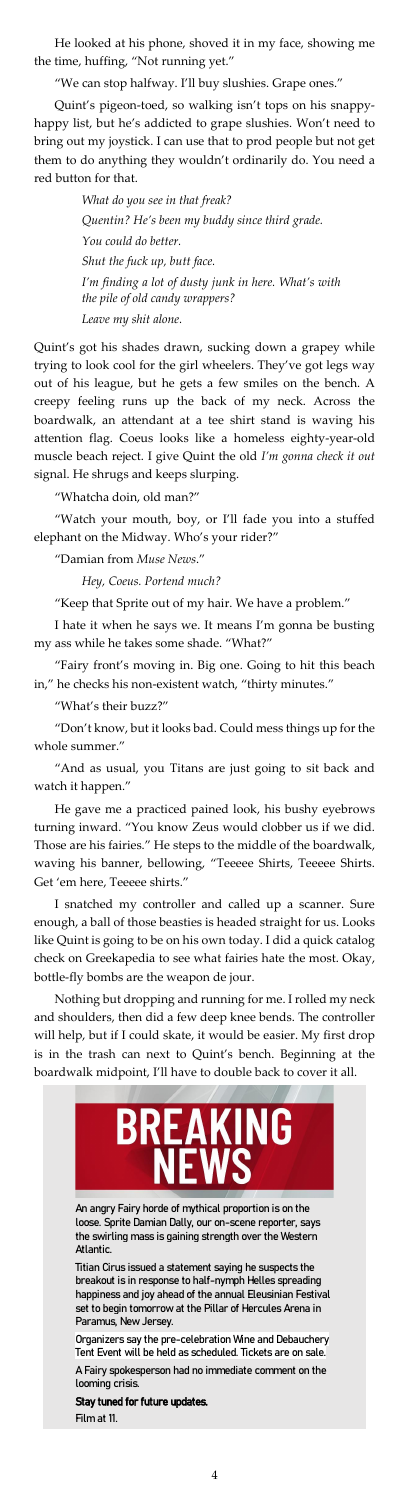When I got back to Quint, a cute little skater babe was leaning over the back of his bench, giggling at him for all she was worth. Suspicions, very suspicious.

> *What the fuck is SHE doing here? Who is she? Antiope, daughter of Ares. The little bitch horned in on me when Demeter and I were just about to hook up at the last spring rites.*

The slim thing, rigged out in knee, elbow pads, and not much else, looked at me. "Is that a controller in your pocket, or are you happy to see me?"

"I'm sort of busy. If you would just—"

"I know. That's why I'm here," she said. "Hi there, Damian."

*Fuck you.*

"Such a mouth. Anyway, Benny, I'm mad at daddy and want to prove I'm my own goddess. Sooo… I'm your ride today. I hate those little stink bug F'ers."

Majestic wings blossomed from her shoulders; gossamer feathers ruffled in the breeze. She gave her board a toe tap, shaping it larger, sprouting handrails.

Quint, missing the attention he'd been getting, twisted around. "You two know each other?"

His lips were as purple as the bleeding streak on his tee shirt. I pressed the green button, wiping memory of the last five minutes and blanking us from his brain. He turned back to his previous visual pursuits

"Climb aboard. Not much time left."

*Don't trust her. Those tits are fake. Shut up.*

"Yeah. What he said."

Coeus was nowhere in sight, the coward. Swallowing my justified fear of heights, I stepped on the flyer. "South," I commanded just before *holly shit* thoughts squeezed my brain.

In five minutes, we'd bombed every municipal trash can on the boardwalk with hidden buzzers, waiting for rolling thunder to swarm across the horizon.

"We need to find a stable high point," said Antiope.

"Fat chance of finding that on the Jersey Shore."

"The Ferris wheel looks good."

"You said stable."

Antiope's wings took on a furious beat, launching us skyward. "Have you no faith in American steel?"

The damn thing swayed and bucked when we landed in the top car. I peeked over the edge. Bad move. My Pop Tart breakfast plunged to the concrete.

"See ya!"

"Wait!"

"Sorry. Got tickets to the orgy in Paramus. Can't be late."

Panic, yes. Mild, no. Horror, yes, when I looked seaward at a sky black with Fairies rolling in like concert fans to an open seating venue, but without the politeness.



*Do you know what you're doing? Sort of. SORT OF? Hang on, I'm zipping outta here.* I aimed the controller, sweeping the boardwalk. Blue button Left

Up